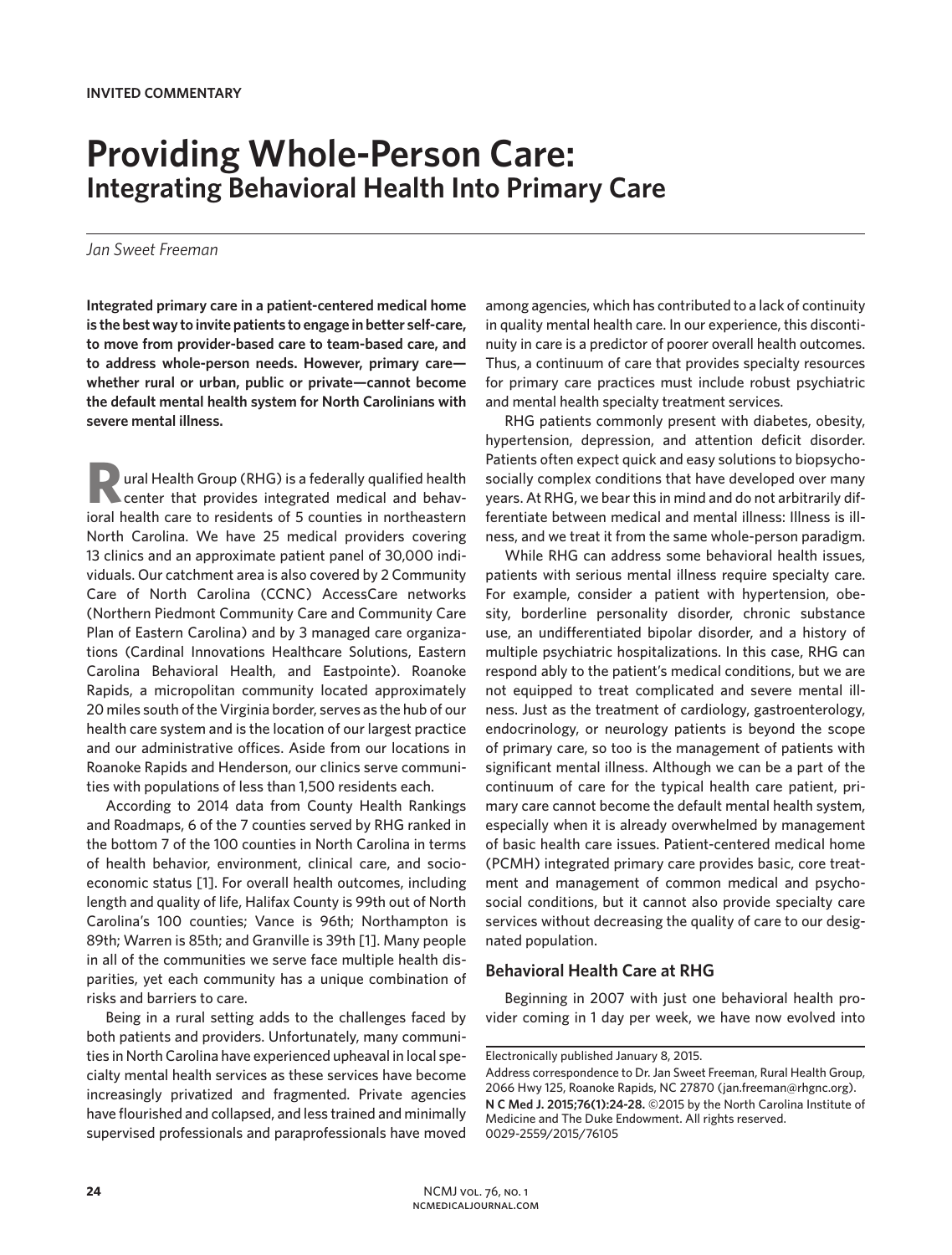*Saeed sidebar*

an integrated primary care practice in which every RHG patient has a behavioral health provider on their treatment team, just as they have a dentist, pharmacist, case manager, and nurse. We currently have 5 full-time behavioral health providers, who are either licensed clinical social workers or licensed psychologists. Each clinic has a behavioral health provider at least part of every week, and these providers are available during all clinic hours; when they are not physically present in a given clinic, they can be reached through our electronic medical record/instant messaging system or through the in-house help line. Behavioral health providers can be activated by any member of the patient's treatment team, including the patient, at any time. Appointments with

the behavioral health provider typically occur on the same day and at the same time as the patient's primary care encounter. They also occur in the exam room used by the primary care provider. This makes it more convenient for the patient and reinforces a team-based approach, as does the inclusion of the behavioral health provider's notes in the patient's electronic medical record.

Rather than traditional psychotherapy, behavioral health providers offer assessments, brief interventions (ie, less than 6 sessions), and referrals for more intense treatment, as appropriate. A patient's action plan is established using the 5 A's model of behavior change—assess, advise, agree, assist, arrange [2]—and the patient's stage of change [3]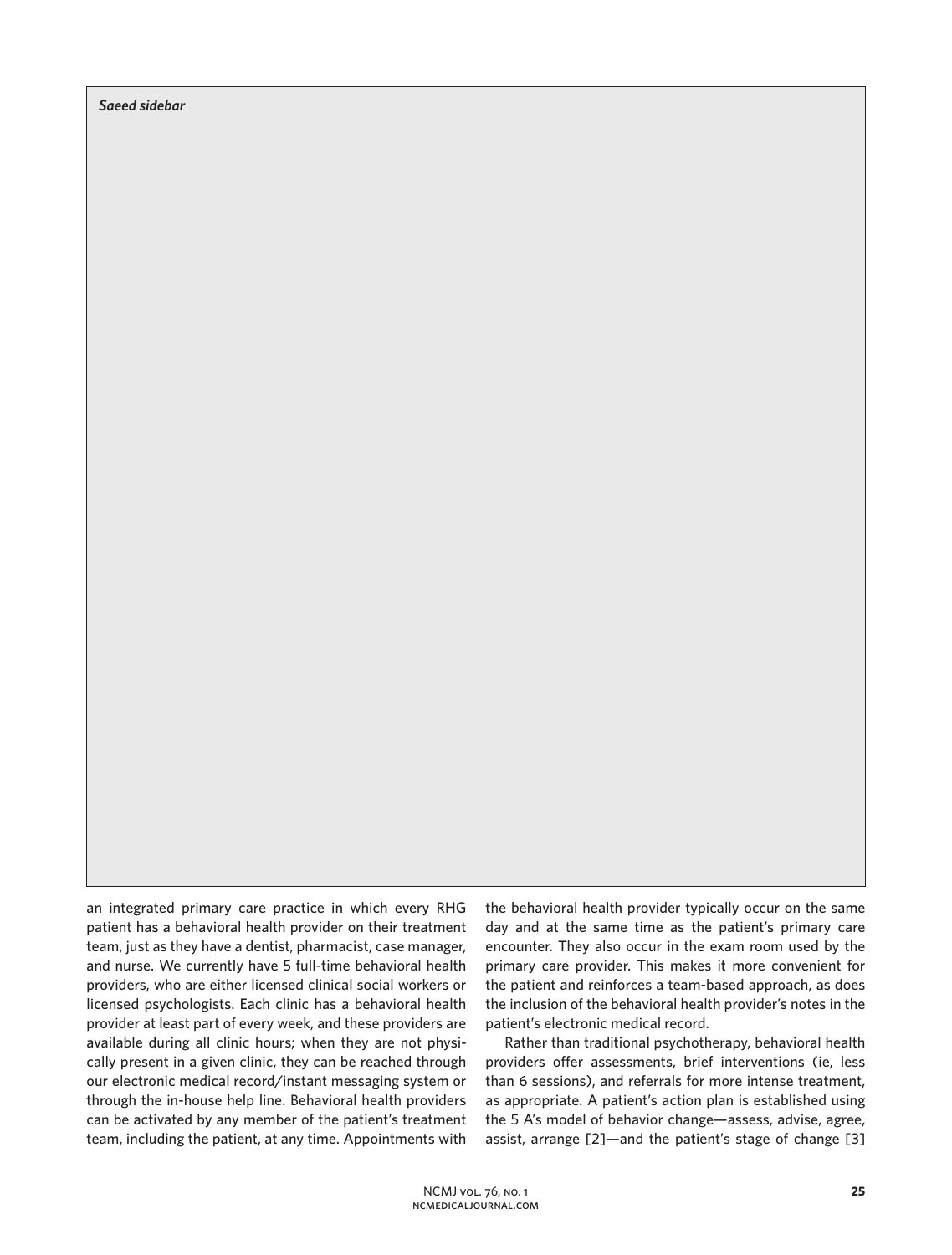*Saeed sidebar continued*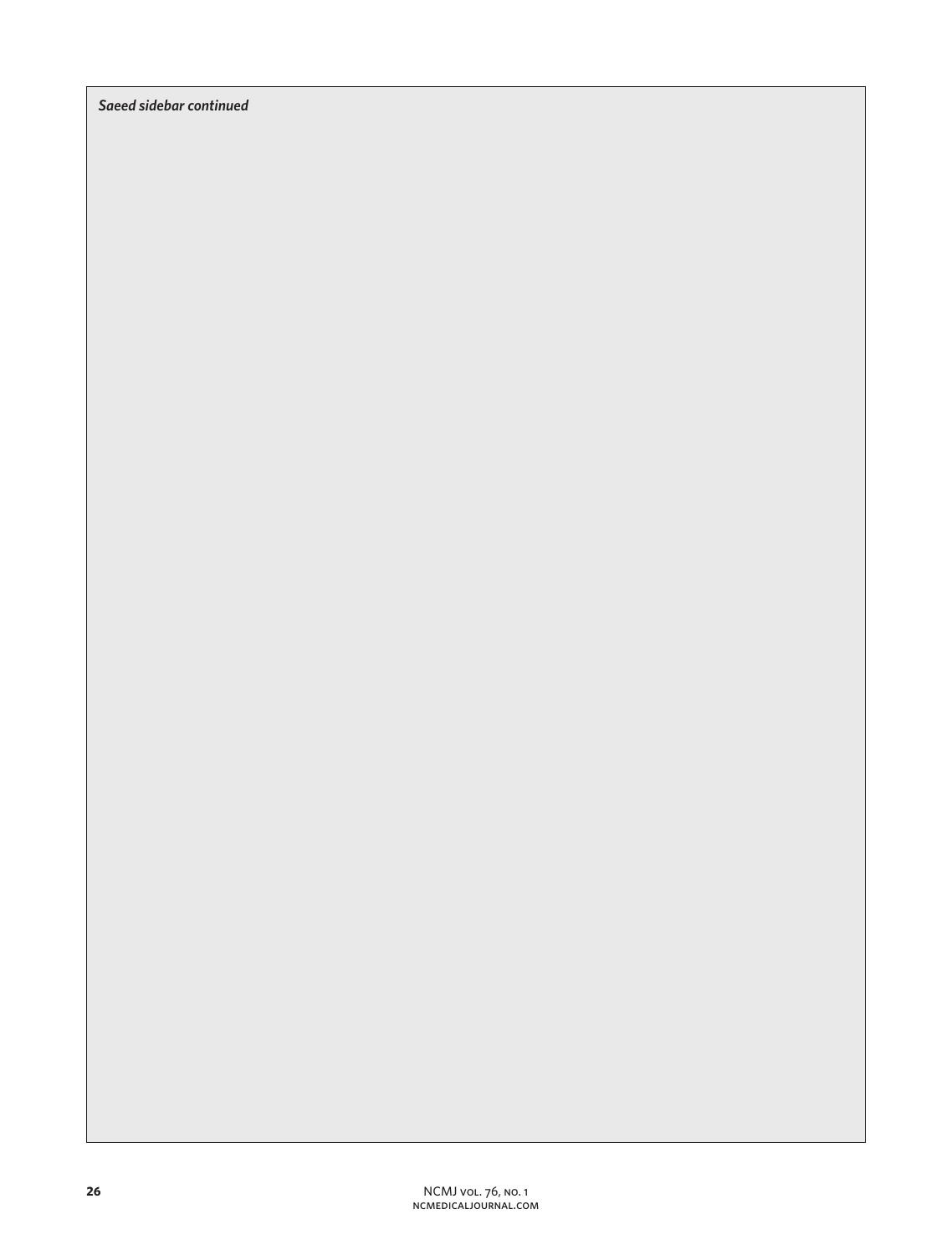is assessed at each encounter. Behavioral health providers are activated for health care management, whether it centers on stress, depression, or chronic illness (eg, diabetes), or when a new medical diagnosis will demand significant lifestyle changes. In addition, behavioral health providers engage in preventive strategies, such as intervening with new tobacco users or monitoring patients with diabetes for signs of depression.

RHG has been effecting substantial paradigmatic change that has allowed us to provide whole-person care using the integrated model. At the patient level, we focus on providing health care without arbitrary differentiation by diagnosis, geographic location, or any other filter. At the provider and cultural level, we focus on prescribing practices, openness to team-based care, and assessing a provider's stage of change within the PCMH model.

Regardless of the patient's specific circumstances or diagnoses, team concerns center on issues such as the patient's ability to keep appointments, health literacy, ability to obtain prescriptions, and readiness to participate in an action plan, as well as the identification of community and/or family resources. PCMH integrated primary care can respond to a variety of patients without immediately engaging specialty care. We can provide basic behavioral interventions in conjunction with medical recommendations from the patient's primary care provider. PCMH integrated primary care has the responsibility of drawing a more complete picture of a person's overall health at a particular moment in time, offering that picture to the patient, and outlining the resources and limitations that are particular to that patient. Because the whole team is activated and involved, our patient will be more likely to follow through on behavioral or medical treatments and to return to care.

Thanks to decades of research on behavioral medicine, we are beyond the point of simply telling our patients what to do. We now focus on assessing a patient's readiness to change, and our providers work to re-engage patients in taking responsibility for their own care. We have historically functioned under a power dynamic that emphasizes "telling" patients what to do and then blaming them when they do not follow recommendations. With respect, I believe the responsibility is on us as providers to shift to a team-based partnership with the patient; in this model, we can better present realistic options based on what we have learned about the patient's circumstances (psychosocial, biomedical, and material), as well as our knowledge of available resources.

As we seek to move away from the old dynamic of providers telling patients what to do, I ask myself, "How much do I like to be educated about something that I have already heard several times before? How do I respond to limited eye contact or competition with a computer when in conversation? How challenging is it for me to change a behavior that my primary care provider has recommended I change and that I know is in my best interest to change?" I am just as likely as any of my patients to choose salty or sweet snacks over carrots, to drive when I could walk, or to forget my medication without realizing it. Relative to most of my patients, I live a privileged, safe, and healthy life. So why would I expect patients to change when I myself do not respond to these old methods of patient interaction? In primary care, our presence in patients' lives may be small (for healthier patients) or perhaps even moderate (for chronically ill patients), but we are not the most important relationship in their lives, and we are not in charge of their decisions.

Within the PCMH integrated primary care setting, the patient is invited to participate in their own self-care as much as possible. We are responsible *to* the patient but not *for* the patient. I believe confusion about this point not only perpetuates the power dynamic between providers and patients but also reinforces the current fee-for-service environment. If we are to move to a value-based treatment model, I believe the biggest change has to be within the provider community. If providers reorient their practice to team-based, patientengaged, relationship-emphasized care, then patients will be invited to engage responsibly in their own care. If patients do not accept this invitation, providers can re-invite patients at each appointment.

Our responsibility as primary care providers is to connect patients to services where possible and to lay out a realistic range of options. Although the range of choices we have to offer is rarely ideal, our hope is to steer the patient in a healthier direction and to provide follow-up and support in order to encourage full participation with a patient's specialty care.

PCMH integrated primary care is about a commitment of time, energy, and financial resources to provide team-based, whole-person care to patients in the exam room. It means that a patient can see not only their primary care provider and a nurse, but also their case manager and their behavioral health provider, all at the same appointment. It means that a patient knows that they have a team of professionals available who can be activated based on their acute or chronic needs, whether these needs are medical, psychological, or social. Most importantly, it means that their team will apprise them of their choices in a caring and realistic manner, providing appropriate services, referring to specialty care as needed, following up for additional appointments, and doing so without judgment or blame. It is this goal that drives me to persist in the message that we cannot be all things to all people; however, we can try to model what we hope to teach: that knowing our limitations is at least as important as knowing our strengths. NCM

**Jan Sweet Freeman, PsyD** director of integrated care, Rural Health Group, Roanoke Rapids, North Carolina.

#### **Acknowledgments**

Special thanks to Julie M. Austen, PhD, for her assistance in editing this article.

Financial support. Rural Health Group is a federally qualified health center that is funded through an array of federal, state, and local grants.

Potential conflicts of interest. J.S.F. has no relevant conflicts of interest.